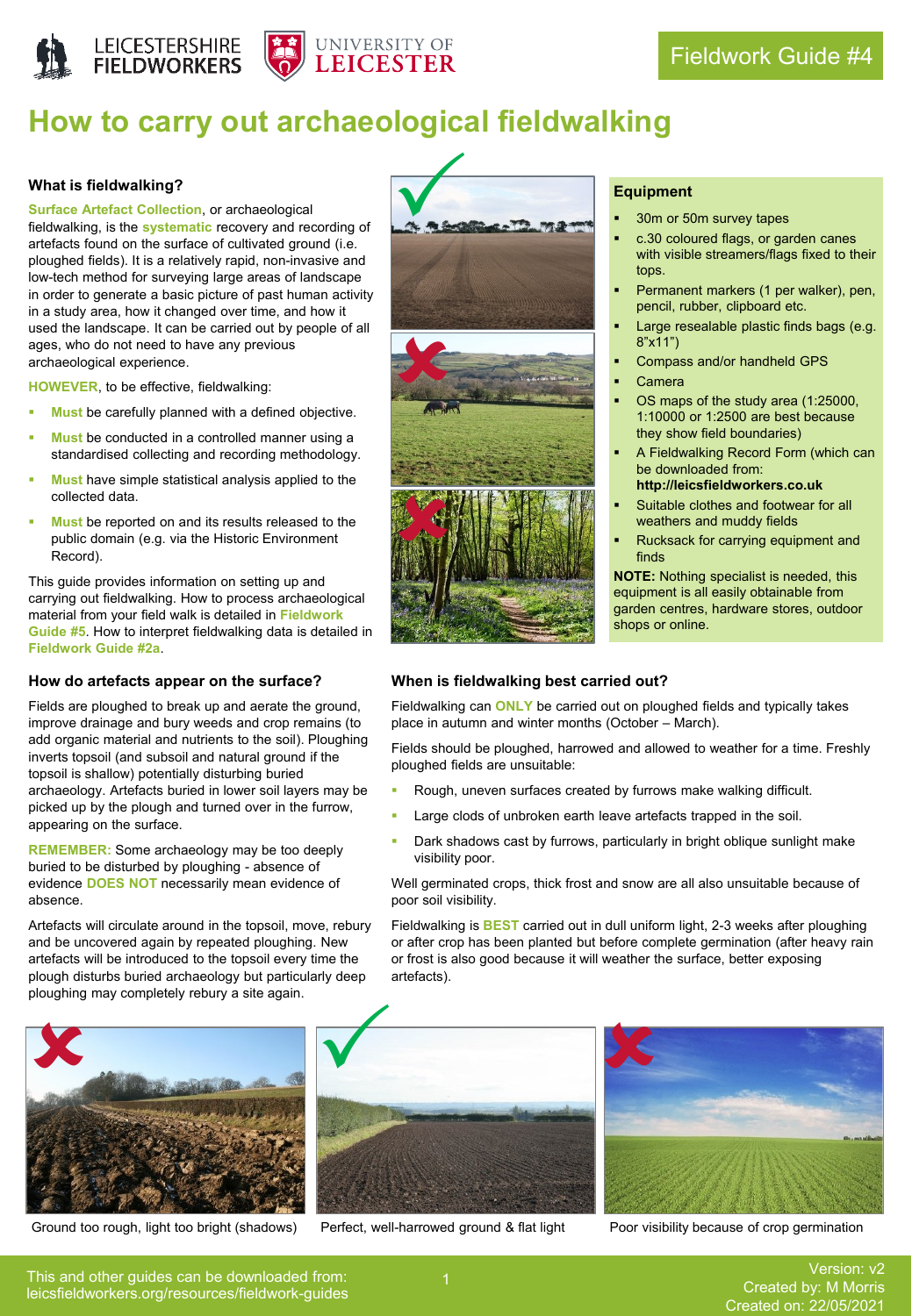





### Fieldwork Guide #4

#### **Before you start**

Here are some useful questions to ask yourself before you start fieldwalking. For more information on setting up archaeological projects, read **Fieldwork Guide #1**.

What are my aims?

- What do I want to find out?
- What fieldwork method is the most appropriate to achieve my objective?
- What background research will I need before I start (e.g. HER, historic maps, photos etc.)?

What permissions will I need?

Are there any restrictions? Will I need extra permissions (e.g. Scheduled Monument Consent)?

How will I carry out the work?

- Who will be involved? Will they need training? Who will be in charge?
- How will I communicated the details to the team? How will I ensure everyone knows how and what to do?
- What fieldwalking method will I use and how will I record the fieldwalking?
- What equipment will I need and where will I get it from? How will I get it to the site?
- Do I need to arrange parking and access? Will I need welfare facilities?
- What will I do with the finds & records once my project is complete? Will I need an accession number?
- What will I do if I find treasure?
- Will I produce a report and/or upload to the HER
- Have I planned time for setting up and walking the field (it always takes longer than you think!)?
- Have I planned time for washing and recording the finds (it always takes longer than you think!)?
- Have I budgeted for equipment and professional find specialists to analyse the finds (if needed)?

How will I keep participants & the public safe?

- What are the main health and safety issues and how will I deal with them?
- What will I do if there is an accident? What happens if it rains?



conditions, location and methodology on a **Fieldwalking Record Form**

#### **What to pick up**

Generally, **anything** which has been made by, altered by or has interacted with humans.

**REMEMBER:** What is collected should be agreed before fieldwalking & explained to fieldwalkers so everyone is clear on the collection policy (a general survey will pick up everything, a targeted survey may be selective).

As a rule, the following material groups are usually collected:

**Ceramics** – pottery, clay tobacco pipe and building material (e.g. bricks, tiles & tesserae), but **NOT** modern field drainpipes.

**Lithics** – worked flint (e.g. flakes, tools, cores) & burnt flint.

**Building stone** – only if it is obviously worked, shaped or decorative.

**Glass** – both bottle/vessel & window glass.

**Metals** – all metal objects & industrial residues (e.g. slag).

**Bone & shell** – worked bone & shell, obviously butchered bone but **NOT** unworked animal bone unless specific research question requires its collection.

**REMEMBER:** If in doubt, it is better to collect artefacts, which can be discarded later, rather than reject them in the field.

#### **Recording your field**

To fully understand the results of a fieldwalking survey, it is important to note during the fieldwalk any constraints which may influence/bias the data collection.

During fieldwalking, fill out a **Fieldwalking Record Form** for every field walked, so there is a permanent record of what work has been done.

Include:

- Details on where the field is, including a grid reference.
- Notes on weather, topography, geology etc.
- What type of fieldwalking survey was carried out
- Who was present
- A sketch map showing important details including field boundaries, area walked, location of first traverse/grid etc.

Compliment the Fieldwalking Record Form with photographs illustrating the nature of the survey and the ground conditions.

Blank forms can be downloaded from <https://leicsfieldworkers.org/resources/fieldwork-guides/>

#### **Reporting your results**

**REMEMBER:** It is important to make the results of your fieldwork accessible to others:

- So others know what fields have previously been fieldwalked and don't needlessly duplicate results.
- So results can be viewed in a wider archaeological and historical context.
- And because our heritage is a shared resource and others have a right to know what was found – **HERITAGE FOR ALL**

The best way to make results available is through a report sent to the Historic Environment Record (HER).

HER contact details for England can be found here <https://www.heritagegateway.org.uk/gateway/chr/default.aspx>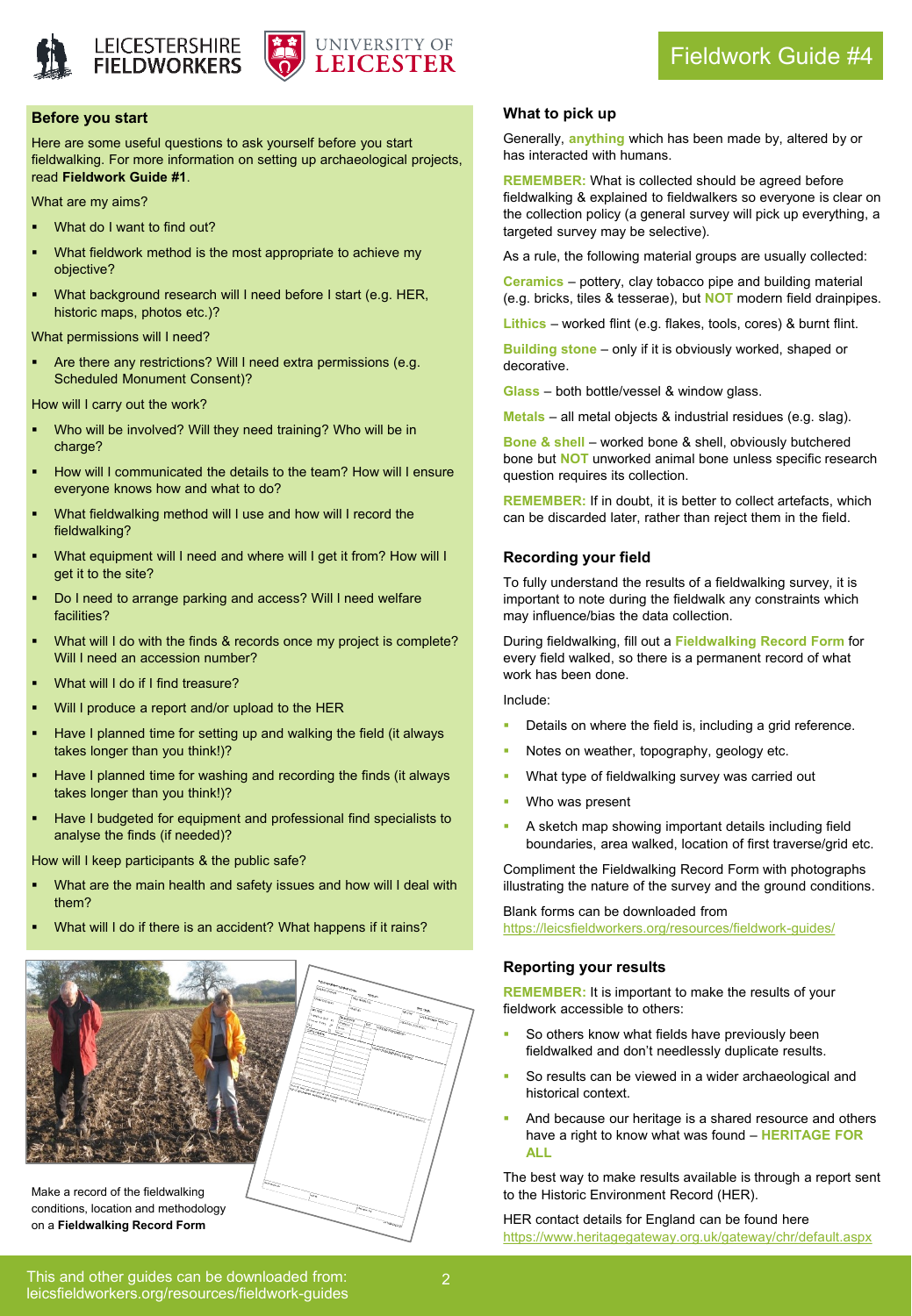

## Fieldwork Guide #4

#### **Line walking**

**Also known as:** transect walking, transect and stint and traverse and stint.

**Use:** Expansive survey allowing rapid assessment of large areas. It is usually used on areas of unknown potential.

- The field is divided into series of regularly spaced parallel lines (transects), usually at 10m or 20m intervals.
- Transects are further divided into regularly spaced intervals (stints), typically 20m to 60m in length.
- Each transect is walked, with artefacts collected from a band 1m to either side of the transect line (see diagram below).
- Transects spaced 10m apart with a 2m band of collection will provide a 20% sample of a study area.
- Transects spaced 20m apart with a 2m band of collection will provide a 10% sample of a study area.
- Artefacts are collected and bagged per transect and stint with each bag labelled with a unique code (e.g. bag 1A contains artefacts collected from transect 1, stint A etc.).
- Once a transect is completed, the walker moves to the next unwalked transect and starts again. These alternate transects are usually walked in reverse to save time.

**TIP:** Remember to be consistent with your methodology. If you walk different fields using different techniques are your results comparable? Use the same technique in all fields then repeat using different methods if needed.



#### Grid walking



#### **Line walking variation**

Known as: Transect and GPS

- The field is divided into transects and each transect is walked, with artefacts collected from a band 1m either side of the transect line.
- Artefacts are individually collected and given a unique find code and a GPS grid reference. A hand-held GPS unit with c.3m accuracy is adequate for logging find spots.

**Advantage:** Data can more easily be imported into GIS software.

**Disadvantage:** In finds-rich fields you end up with a lot of individually bagged

#### **Grid walking**

#### **Also known as:** square walking

**Use:** Intensive survey allowing detailed or total examination of small areas. It is usually used with areas of known activity (to define boundaries or locate specific structures or areas of activity).

- The area is divided into a series of carefully measured equal-sized squares or grids (typically with sides of 5m to 20m).
- Each square is completely searched by an individual walker, sometimes for a set period of time to make the search of each square more consistent (e.g. 15-20 minutes).
- Grid walking effectively provides a 100% sample of the study area.
- Artefacts are collected and bagged per square with each bag labelled with a unique code (e.g. bag 1A contains artefacts collected from grid square 1A etc.).
- Once a square is completed, the walker moves to the next unwalked square and starts again.

**REMEMBER:** Laying out this type of grid takes a significant amount of time. As this technique provides a detailed collection of finds from a known site, the grid needs to be accurately tied to the national grid.

Grid walking is **NOT** an appropriate strategy for areas of unknown potential. It is a **GOOD** technique for providing greater definition for potential sites identified by line walking or geophysical survey.